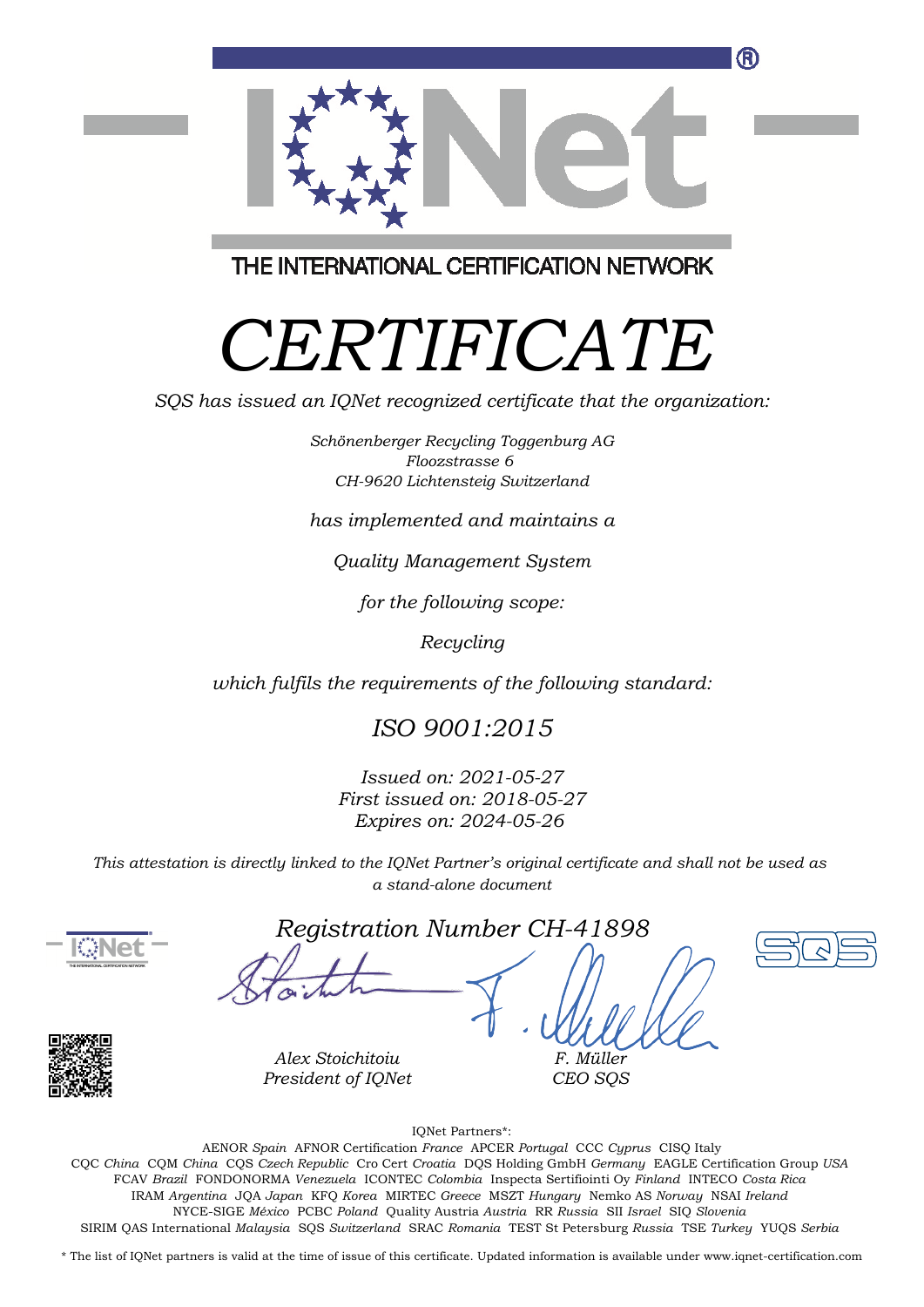

THE INTERNATIONAL CERTIFICATION NETWORK

# *CERTIFICATE*

*SQS has issued an IQNet recognized certificate that the organization:*

*Schönenberger Recycling Toggenburg AG Floozstrasse 6 CH-9620 Lichtensteig Switzerland*

*has implemented and maintains a*

*Environmental Management System*

*for the following scope:*

*Recycling*

*which fulfils the requirements of the following standard:*

*ISO 14001:2015*

*Issued on: 2021-05-27 First issued on: 2018-05-27 Expires on: 2024-05-26*

*This attestation is directly linked to the IQNet Partner's original certificate and shall not be used as a stand-alone document*



*Registration Number CH-41898*



*Alex Stoichitoiu President of IQNet*

*F. Müller CEO SQS*



IQNet Partners\*:

This annex is only valid in connection with the above-mentioned certificate. FCAV *Brazil* FONDONORMA *Venezuela* ICONTEC *Colombia* Inspecta Sertifiointi Oy *Finland* INTECO *Costa Rica* AENOR *Spain* AFNOR Certification *France* APCER *Portugal* CCC *Cyprus* CISQ Italy CQC *China* CQM *China* CQS *Czech Republic* Cro Cert *Croatia* DQS Holding GmbH *Germany* EAGLE Certification Group *USA* IRAM *Argentina* JQA *Japan* KFQ *Korea* MIRTEC *Greece* MSZT *Hungary* Nemko AS *Norway* NSAI *Ireland* NYCE-SIGE *México* PCBC *Poland* Quality Austria *Austria* RR *Russia* SII *Israel* SIQ *Slovenia* SIRIM QAS International *Malaysia* SQS *Switzerland* SRAC *Romania* TEST St Petersburg *Russia* TSE *Turkey* YUQS *Serbia*

\* The list of IQNet partners is valid at the time of issue of this certificate. Updated information is available under www.iqnet-certification.com